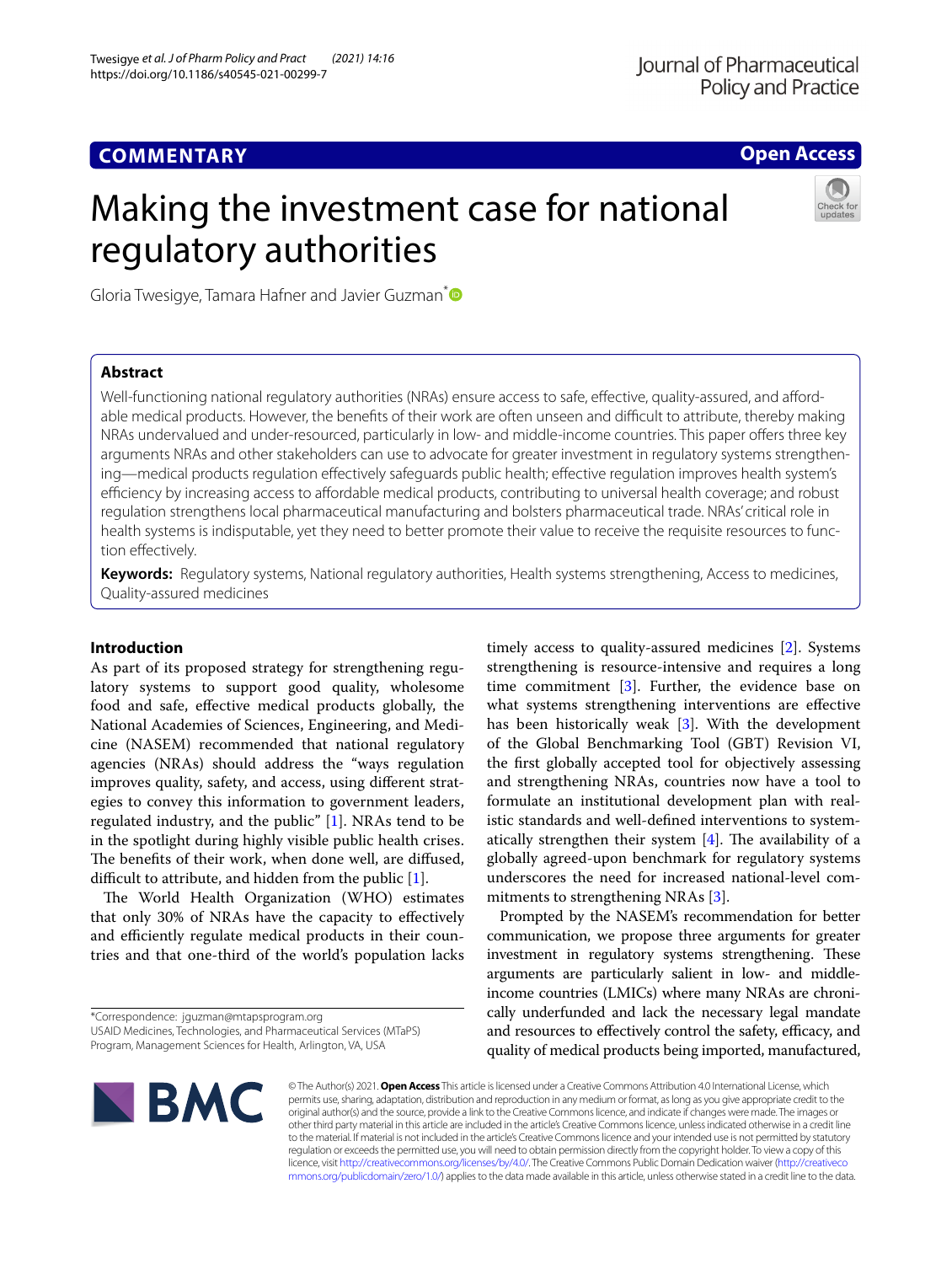or used in their jurisdictions [\[1\]](#page-2-0). Weak NRAs also afect the afordability of medical products, as they infuence market competitiveness, and the availability of substandard and falsifed medicines and underuse of generic medicines, two of the highest sources of inefficient health spending [[5\]](#page-2-4). NRAs' inability to conduct core regulatory functions negatively affects population health and wellbeing, the efficiency and sustainability of health systems, and the robustness of local pharmaceutical industry and trade.

# **Governments should regulate medical products efectively to safeguard public health**

Regulation is indisputably a public health good because it ensures access to safe, quality-assured, and afordable medical products. A 2018 meta-analysis revealed that 13.6% of essential medicines in LMICs were substandard and falsifed, including 18.7% in Africa and 13.7% in Asia [\[6](#page-2-5)]. Models estimate poor-quality medicines cause approximately 70,000 excess deaths from childhood pneumonia and 8500 to 20,000 malaria deaths in sub-Saharan Africa annually [[7\]](#page-2-6). Weak NRAs have limited capacity to detect and prevent the sale and consumption of substandard and falsified medicines. This contributes to poor health outcomes by prolonging disease, increasing mortality and adverse events, and hastening antimicrobial resistance [[7](#page-2-6)]. Without a functional NRA, a government cannot verify whether the medical products being imported or manufactured locally meet approved quality standards or that those standards are stringent enough to protect consumers. Likewise, the public cannot be confdent that the products they use are safe and efective and may lose confdence in both the health system and the government [\[1\]](#page-2-0).

The public health argument has been strengthened by the COVID-19 pandemic as NRAs are essential in addressing the unique challenges associated with deploying new medical products during a public health emergency. With new vaccines and medicines, oversight of clinical trials is crucial to ensure they are appropriately designed and patients' rights and safety are protected. Similarly, the expedited registration of new products—including medical devices, diagnostics, and personal protective equipment must guarantee product safety, efficacy, and quality assurance. As these new products enter the market, vigilance to detect and address adverse events will be equally critical.

# **Efective regulation improves health systems' efciency, increases access to medical products, and contributes to achieving universal health coverage**

The significant economic costs of substandard and falsifed medicines directly hamper progress towards universal health coverage (UHC), a target of Sustainable Development Goal (SDG) 3 [\[5](#page-2-4)]. WHO estimates that

expenditures on falsifed and substandard medicines in LMICs are approximately US\$ 30 billion [[7\]](#page-2-6). Importantly, patients bear the brunt of the economic costs through increased out-of-pocket expenses to pay for health services and medical products, as well as forgone earnings and lost productivity due to prolonged illness. Reducing the proportion of large household expenditures on health as a share of total household expenditures is a key indicator in measuring progress towards UHC (SDG Indicator 3.8.2); however, progress will be limited unless NRAs can reduce the availability of falsifed and substandard medicines [\[8](#page-2-7)].

In many LMICs, prices for generic and brand medicines are often higher relative to high-income countries, and quality-assured generics remain unavailable and underutilized [[5,](#page-2-4) [9\]](#page-2-8). Prioritizing the entry and use of generic medicines can have considerable cost savings. Strong regulatory systems allow for a fair and competitive market, removing low-priced, substandard products from the market. Cameron and Liang found that 17 countries could reduce expenditures for 18 medicines by an average of 60% solely by switching to generic medicines, saving an average of US\$ 31.3 million in 1 year [[9\]](#page-2-8). In Mexico, reforms initiated in 2011 to strengthen the Comisión Federal para la Protección contra Riesgos Sanitarios (COFEPRIS), the regulatory body, resulted in a 77% increase in the use of generic medicines over 2 years [[10\]](#page-2-9). Increasing market penetration of quality-assured generic medicines while removing substandard products further enables the inclusion of an afordable basket of quality-assured essential medicines in health insurance schemes, promoting equitable access to medicines [\[11](#page-2-10)].

## **Robust regulation strengthens local manufacturing and bolsters pharmaceutical trade**

Efective regulation improves the quality of locally manufactured products and facilitates entry in international markets, thereby strengthening the local pharmaceutical industry and boosting trade. Patients and governments also beneft from greater competition and lower prices. Manufacturers from countries with strong regulatory authorities often receive preferential treatment in regional markets. After the COFEPRIS reforms, for example, PAHO recognized COFEPRIS as a reference authority, expanding the export market and the potential for expedited assessments in the Americas [\[10](#page-2-9)]. Additionally, strengthening COFEPRIS eliminated a backlog of approximately 4500 applications and led to an estimated 13.2% growth in the local Mexican pharmaceutical market between 2011 and 2014 [[10\]](#page-2-9). El Salvador's 2012 regulatory system reforms reduced case backlogs and increased competition in the market and the availability of quality-assured generics, contributing to an average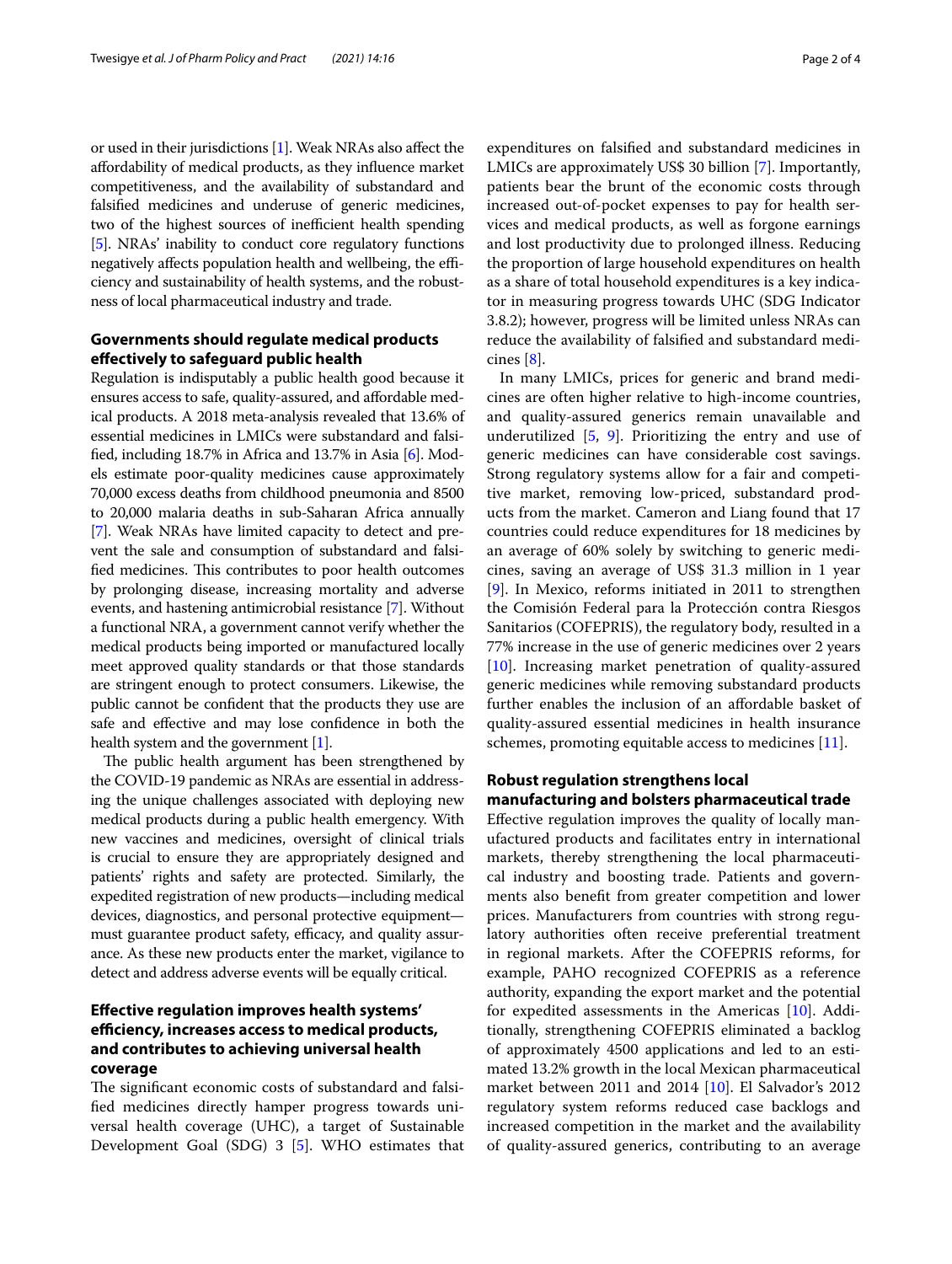20–25% reduction in medicines prices and an approximate US\$ 60 million annual savings in out-of-pocket medicines expenditures [[12\]](#page-3-0).

As NRAs mature and participate in regional harmonization and convergence initiatives, they increasingly collaborate to systematically rely on decisions and actions of NRAs recognized as reference authorities. For example, joint dossier reviews through regional regulatory harmonization initiatives shortened timelines for medicines registration for countries in the East African Community and the Southern African Development Community [\[13](#page-3-1)]. In the Caribbean Community, abbreviated dossier reviews helped streamline the process for generics through reliance on reference authorities [\[13](#page-3-1)]. Increased efficiencies in the medicines registration process reduce delays and costs to manufacturers, increase trade opportunities, and allow NRAs to redirect their limited resources to other essential regulatory functions, such as vigilance.

## **Conclusion**

Given NRAs' indisputable, though largely invisible, role in national health systems and pharmaceutical markets, it is critical for NRAs to communicate the health and economic benefts of their work to the government, industry and the public. However, analyzing the health and economic impact of regulatory policies is challenging because of the time lag and indirect causal pathway. Some NRAs' inability to generate evidence about the regulatory environment compounds the challenge. An implicit issue raised by this paper is the need for more systematic analyses of the health and economic benefts of medical products regulation, particularly in LMICs. Regardless, the COVID-19 pandemic has brought into sharp relief the need to invest in regulatory systems strengthening to ensure timely access to safe, efective, quality-assured, and afordable medical products. A strong regulatory system helps facilitate a robust response to pandemics and other health emergencies, as opposed to initiating an emergency response without the requisite systems in place.

#### **Abbreviations**

COFEPRIS: Comisión Federal para la Protección contra Riesgos Sanitarios; GBT: Global Benchmarking Tool; LMIC: Low- and middle-income country; NASEM: National Academies of Sciences, Engineering, and Medicine; NRA: National Regulatory Authority; SDG: Sustainable Development Goal; UHC: Universal health coverage; WHO: World Health Organization.

#### **Acknowledgements**

The authors thank Susan Gillespie for reviewing an earlier draft of this manuscript.

#### **Authors' contributions**

GT drafted and fnalized the manuscript. JG conceived the initial idea and all authors contributed to the fnal conceptualization. All authors reviewed and contributed substantively to the literature search and revisions of the manuscript. All authors read and approved the fnal manuscript.

#### **Funding**

This work is made possible by the generous support of the US Agency for International Development (USAID) under contract number (7200AA18C00074). The contents are the responsibility of the authors and do not necessarily refect the views of USAID or the US Government.

#### **Availability of data and materials**

Not applicable.

#### **Ethics approval and consent to participate** Not applicable.

#### **Consent for publication**

All authors approved the manuscript.

#### **Competing interests**

The authors declare no competing interests.

Received: 10 November 2020 Accepted: 12 January 2021 Published online: 21 January 2021

#### **References**

- <span id="page-2-0"></span>1. National Academies of Sciences, Engineering, and Medicine; Health and Medicine Division; Board on Global Health; Committee on Stronger Food and Drug Regulatory Systems Abroad. Stronger food and drug regulatory systems abroad. In: Woteki CE, Buckley GJ, editors. Washington (DC): National Academies Press (US); 2020. [http://www.ncbi.nlm.nih.gov/books](http://www.ncbi.nlm.nih.gov/books/NBK555797/) [/NBK555797/](http://www.ncbi.nlm.nih.gov/books/NBK555797/). Accessed 19 Nov 2020.
- <span id="page-2-1"></span>2. WHO. WHO essential medicines and health products: annual report 2017: towards access 2030. Geneva: World Health Organization; 2018. Report No.: WHO/EMP/2018.01. [https://apps.who.int/iris/handle/10665/272972.](https://apps.who.int/iris/handle/10665/272972) Accessed 13 July 2020.
- <span id="page-2-2"></span>3. Hafner T, Banda M, Kohler J, Babar Z-U-D, Lumpkin M, Adeyeye MC, et al. Integrating pharmaceutical systems strengthening in the current global health scenario: three "uncomfortable truths." J Pharm Policy Pract. 2020;13:38.
- <span id="page-2-3"></span>4. WHO. WHO Global Benchmarking Tool (GBT) for evaluation of national regulatory systems of medicines and vaccines. WHO. World Health Organization. [http://www.who.int/medicines/regulation/benchmarki](http://www.who.int/medicines/regulation/benchmarking_tool_version_vi/en/) [ng\\_tool\\_version\\_vi/en/](http://www.who.int/medicines/regulation/benchmarking_tool_version_vi/en/). Accessed 19 Nov 2020.
- <span id="page-2-4"></span>5. WHO. Health systems fnancing: the path to universal coverage. Geneva: World Health Organization; 2010. <http://www.who.int/whr/2010/en/>. Accessed 26 May 2020.
- <span id="page-2-5"></span>6. Ozawa S, Evans DR, Bessias S, Haynie DG, Yemeke TT, Laing SK, et al. Prevalence and estimated economic burden of substandard and falsifed medicines in low- and middle-income countries. JAMA Netw Open. 2018;1(4):e181662.
- <span id="page-2-6"></span>7. WHO. A study on the public health and socioeconomic impact of substandard and falsifed medical products. Geneva: World Health Organization; 2017. [http://www.who.int/medicines/regulation/ssfc/publications/](http://www.who.int/medicines/regulation/ssffc/publications/se-study-sf/en/) [se-study-sf/en/.](http://www.who.int/medicines/regulation/ssffc/publications/se-study-sf/en/) Accessed 26 May 2020.
- <span id="page-2-7"></span>8. WHO. Tracking universal health coverage: 2017 Global Monitoring Report. Geneva: World Health Organization; 2017. [http://www.who.int/healthinfo](http://www.who.int/healthinfo/universal_health_coverage/report/2017/en/) [/universal\\_health\\_coverage/report/2017/en/](http://www.who.int/healthinfo/universal_health_coverage/report/2017/en/). Accessed 26 May 2020.
- <span id="page-2-8"></span>9. Cameron A, Mantel-Teeuwisse AK, Leufkens HGM, Laing RO. Switching from originator brand medicines to generic equivalents in selected developing countries: how much could be saved? Value Health. 2012;15(5):664–73.
- <span id="page-2-9"></span>10. Arriola Peñalosa MA, Cavazos Cepeda R, Alanis Garza M, Lumpkin MM. Optimized medical product regulation in Mexico: a win-win for public and economic health. Ther Innov Regul Sci. 2017;51(6):744–50.
- <span id="page-2-10"></span>11. Wirtz VJ, Hogerzeil HV, Gray AL, Bigdeli M, de Joncheere CP, Ewen MA, et al. Essential medicines for universal health coverage. Lancet Lond Engl. 2017;389(10067):403–76.